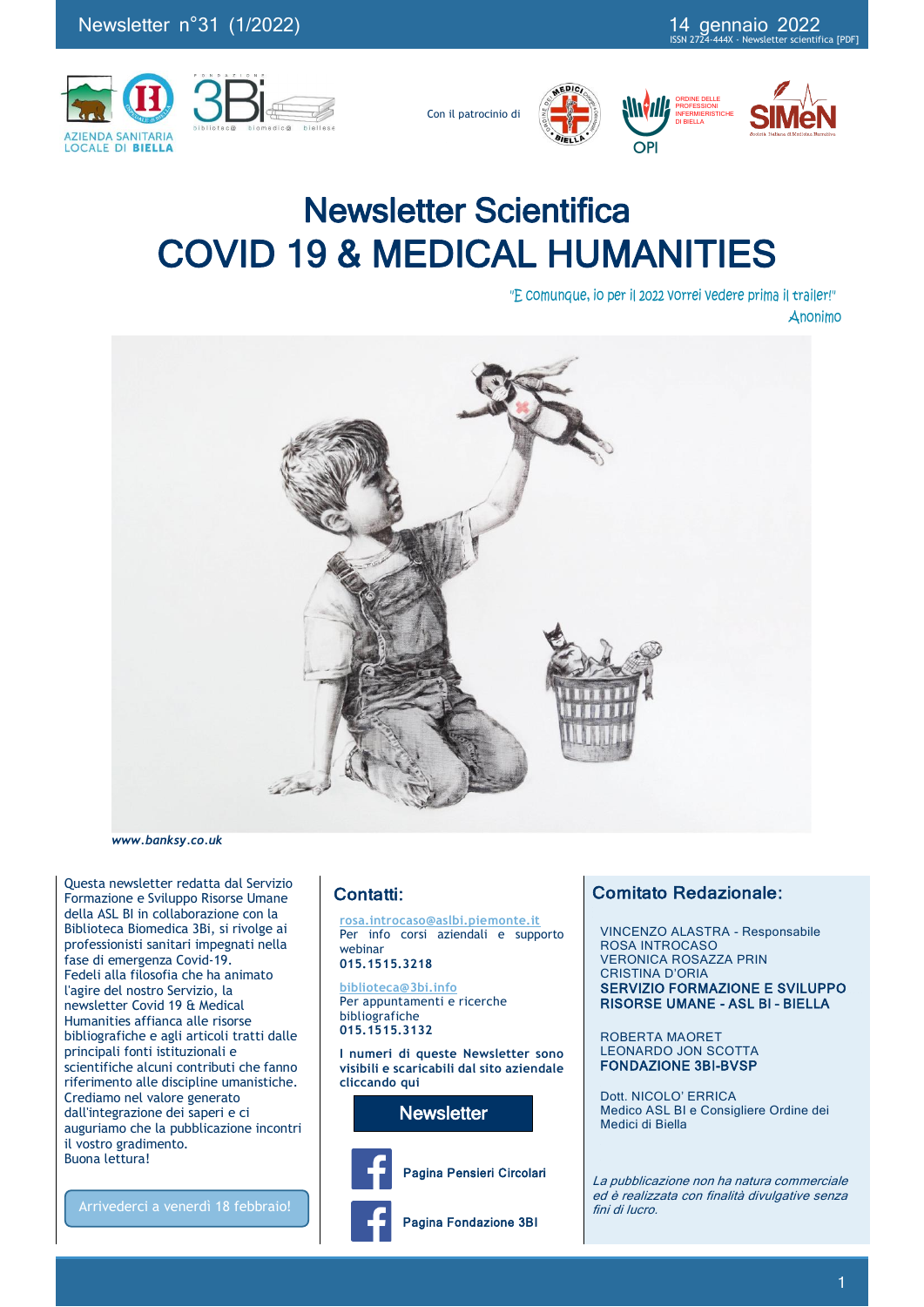

Per ricercare la letteratura internazionale

La Biblioteca Virtuale per la Salute – Piemonte è uno strumento di supporto all'attività degli Operatori della sanità piemontese. La BVS-P offre periodici elettronici e banche dati agli operatori della sanità piemontese per consentire loro di ricercare progressi e significati nella letteratura scientifica, sui temi della salute e dell'ambiente. Inoltre si propone di promuovere la medicina basata sulle evidenze, e di contribuire alla formazione nel campo della ricerca bibliografica e della valutazione critica della letteratura scientifica.

Questa settimana la BVS-P presenta:



progetto realizzato per promuovere la conoscenza delle attività di ricerca svolte dalle nostre ASL e da ARPA. Mette a disposizione tutte le schede bibliografiche degli articoli indicizzati presso le principali Banche dati biomediche internazionali: PubMed, Embase, Medline.

Gli Operatori avranno anche la possibilità di segnalare i loro articoli e libri in modo da renderli disponibili sul catalogo.

Per consultarlo cliccare sul link: https://www.bvspiemonte.it/rebvs/

Lancet Respir Med. 2021 Dec 17;S2213-2600(21)00559-2. doi: 10.1016/S2213-2600(21)00559-2. Online ahead of print. **Omicron variant and booster COVID-19 vaccines**

Talha Khan Burki

PMID: 34929158 PMCID: PMC8683118 DOI: 10.1016/S2213-2600(21)00559-2

#### **Abstract**

On Dec 13, 2021, the UK Health Security Agency (UKHSA) confirmed that a patient in England had died after contracting the omicron variant of SARS-CoV-2. The previous day, prime minister Boris Johnson launched a drive to offer all adults in the UK a third dose of the COVID-19 vaccine by the end of the year. "We are now facing an emergency", stated Johnson. "There is a tidal wave of omicron coming and I am afraid it is now clear that two doses of vaccine are simply not enough." WHO categorises the risk associated with omicron as very high. The new variant, which is also known as B.1.1.529, was identified in November, 2021. It has since been detected in more than 60 countries. As The Lancet Respiratory Medicine went to press, the UK had registered 10 017 cases of omicron. The true caseload is likely to be considerably larger. On Dec 15, 2021, 78 610 people tested positive for SARS-CoV-2 in the UK. "There will be an increasing number of omicron patients going into the NHS, going into hospital, going into intensive cares", cautioned Chris Whitty, England's Chief Medical Officer. "That will begin to become apparent, in my view, fairly soon after Christmas."In the week ending Dec 12, Africa recorded 196 000 cases of COVID-19, an increase of 86% on the previous week. Cases of COVID-19 rose by 66% in South Africa, where omicron was first detected. But bed occupancy rates in the country's intensive care units remain low.

The original strain of SARS-CoV-2 has an R0 of 2·5, while the delta variant (B.1.617.2) has an R0 of just under 7. Martin Hibberd, professor of emerging infectious diseases at London School of Hygiene & Tropical Medicine (London, UK), reckons omicron's R0 could be as high as 10. In the UK, cases of omicron are doubling every 2–3 days, which puts it on track to supplant delta as the dominant variant in the country by mid-December. It also complicates control efforts. "Contact tracing works well if you have about a week between one infection and the next", explained Hibberd, "But it is almost impossible to make it work if you only have 2 or 3 days between infections. We may have to rely on other measures, like daily testing." It is too soon to know the exact extent to which vaccination or previous infection with SARS-CoV-2 protects against infection with omicron. The early signs are worrying. 70% of the UK population have had two doses of the COVID-19 vaccine, while the proportion of the population who harbour antibodies against SARS-CoV-2 exceeds 90%. Although vaccination rates are considerably lower in South Africa, infection rates with SARS-CoV-2 are thought to have been extremely high over the course of the pandemic. Yet omicron is spreading rapidly in both nations. The UKHSA has suggested that protection against symptomatic disease at 25 weeks after two doses of the COVID-19 vaccine could be less than 10% for the omicron variant, compared with 40% for the delta variant.

"It certainly looks like a three-shot vaccination schedule will be needed against omicron", commented Susanna Dunachie, professor in infectious diseases at the University of Oxford (Oxford, UK). In which case, the term booster might need to be retired. As of Dec 11, 34% of the UK population had received three doses of the COVID-19 vaccine; if this is now regarded as the equivalent of full vaccination, the country is back to where it was in the fourth week of May, 2021.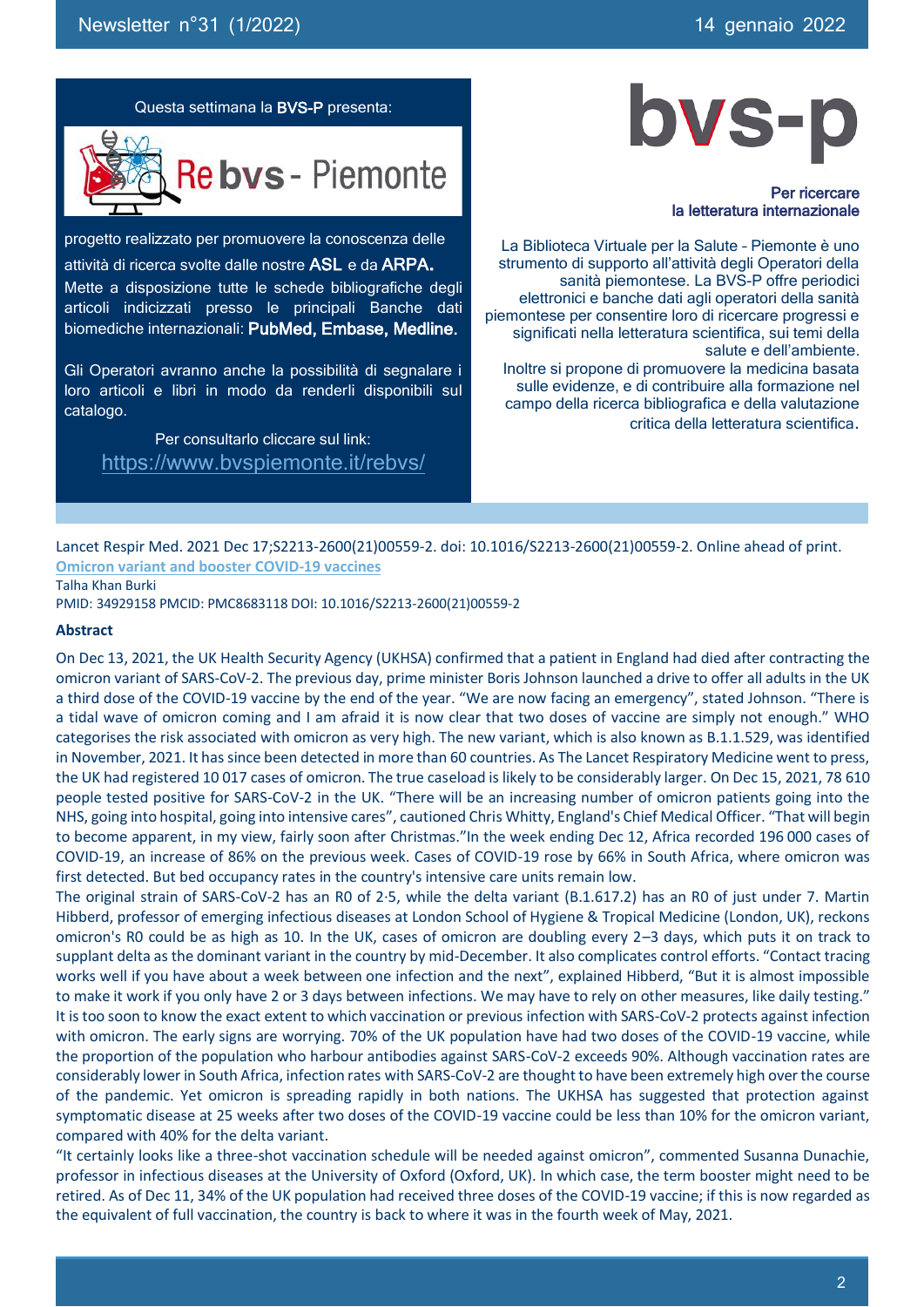Pfizer-BioNTech and Moderna, the manufacturers of the two mRNA vaccines that have been approved for COVID-19, have stated that they could produce vaccines specific to omicron within 100 days. "It might be the right time to consider changing the vaccine", said Hibberd. "The current vaccines are based on the Wuhan strain of SARS-CoV-2, but that is not what the virus looks like anymore." A vaccine based on omicron would presumably require only two doses. "There are a lot of mutations in omicron that are similar to the other variants of concern that we have seen so far, so there is no reason to think you would not get strong cross-protection from a vaccine based on omicron", added Hibberd. "The major issue is that we risk creating a two-tier system, with poorer countries stuck with out-of-date vaccines."

Much will depend on the scale and severity of the breakthrough infections associated with omicron. Currently, researchers are heavily reliant on the sequencing data for omicron, which reveals more than 30 mutations in the spike protein upon which the COVID-19 vaccines are based, and neutralising antibody data, which shows that the variant has partial but not complete resistance to pre-existing immunity. But vaccine effectiveness is also determined by binding antibodies, which prevent SARS-CoV-2 from getting into the cells, and T-cells, which attack infected cells and help with antibody production.

"T-cells respond to the whole of the spike protein, so they are less likely to be bothered by a few mutations", points out Dunachie. "They probably play a part in preventing severe disease, though we do not yet know how big a part." When it eventually emerges, the vaccine effectiveness data might indicate that Omicron does not significantly increase the risk of severe disease or death in vaccinated populations. But billions of people around the world are not part of a vaccinated population. Just 7% of Africans have received two jabs with the COVID-19 vaccines. How omicron will interact with populations with low immunity against COVID-19 remains to be seen.



#### E&P 2021, 45 (6) novembre-dicembre, p. 434-435

**Training first aid rescuers at workplace during the COVID-19 pandemic in Italy: challenges and opportunities/La formazione dei lavoratori designati al primo soccorso sul luogo di lavoro durante la pandemia di COVID-19 in Italia: sfide e opportunità** Francesco Chirico, Angelo Sacco, Lukasz Szarpak, Gabriella Nucera

DOI: https://doi-org.bvsp.idm.oclc.org/10.19191/EP21.6.110

**Abstract:** Out-of-Hospital Cardiac arrest (OHCA) is a major cause of mortality in the general population, even if the cardiac arrest is promptly recognized, appropriate Cardiopulmonary Resuscitation (CPR) is done on site by laypeople, and rapid defibrillation is followed by Emergency Medical Services.

The majority of the adult population spends most of their time at workplace. Therefore, occupational settings have been identified as instrumental to shed basics of cardiopulmonary resuscitation (CPR). Since the late Nineties, Italian legal framework has enforced as mandatory the appointment of an appropriate number of employees as fist-aiders (Law Decree N. 81, 09.04.2008, art. 45), specifically requiring their training in first aid manoeuvres and in basic CPR (Inter-Ministerial Decree N. 388, released on 15.07.2003). Interestingly, some studies have showed a frightening increased rate of OHCA during the ongoing COVID 19 pandemic. The reasons remain unclear, but reasonably include both direct (i.e., cardiotoxic effect of SARS-CoV-2 infection) and indirect factors, such as diagnostic delay, increasing difficulties in

receiving appropriate medical treatment because of saturation of healthcare resources, or simply hesitance towards healthcare services as feared to be 'at risk' for SARS-CoV-2 infection. Not coincidentally, the recent Circular of the Italian Ministry of Health released on 07.01.2021 has established that First Aid training courses must retain their priority, being carried out on despite the COVID-19 pandemic. On the one hand, some interpretations of legal requirements have suggested that theoretical sessions of First Aid Courses may be performed as online training (Consultation of 01.10.2012; Ministry of Labour and Social Policies; Decree of the President of the Council of Ministers of 03.12.2020), reserving in-person training for hands-on training only. Interestingly, a certain base of evidence has stressed that non-frontal formation courses (e.g., Internet-based tutorials) may be suitable alternative to more conventional CPR training when dealing with the theoretical issues, both in terms of skills acquisition and retention. However, Italian legal framework explicitly rules out such option (Annex 5, Agreement of the Conference State-Regions of 07.07.2016).

On the other hand, both the Circular of the Ministry of Health of 23.06.2020, and European Resuscitation Council guidelines3 have issued specific requirements for training courses to be held 'in presence' that are much severe than those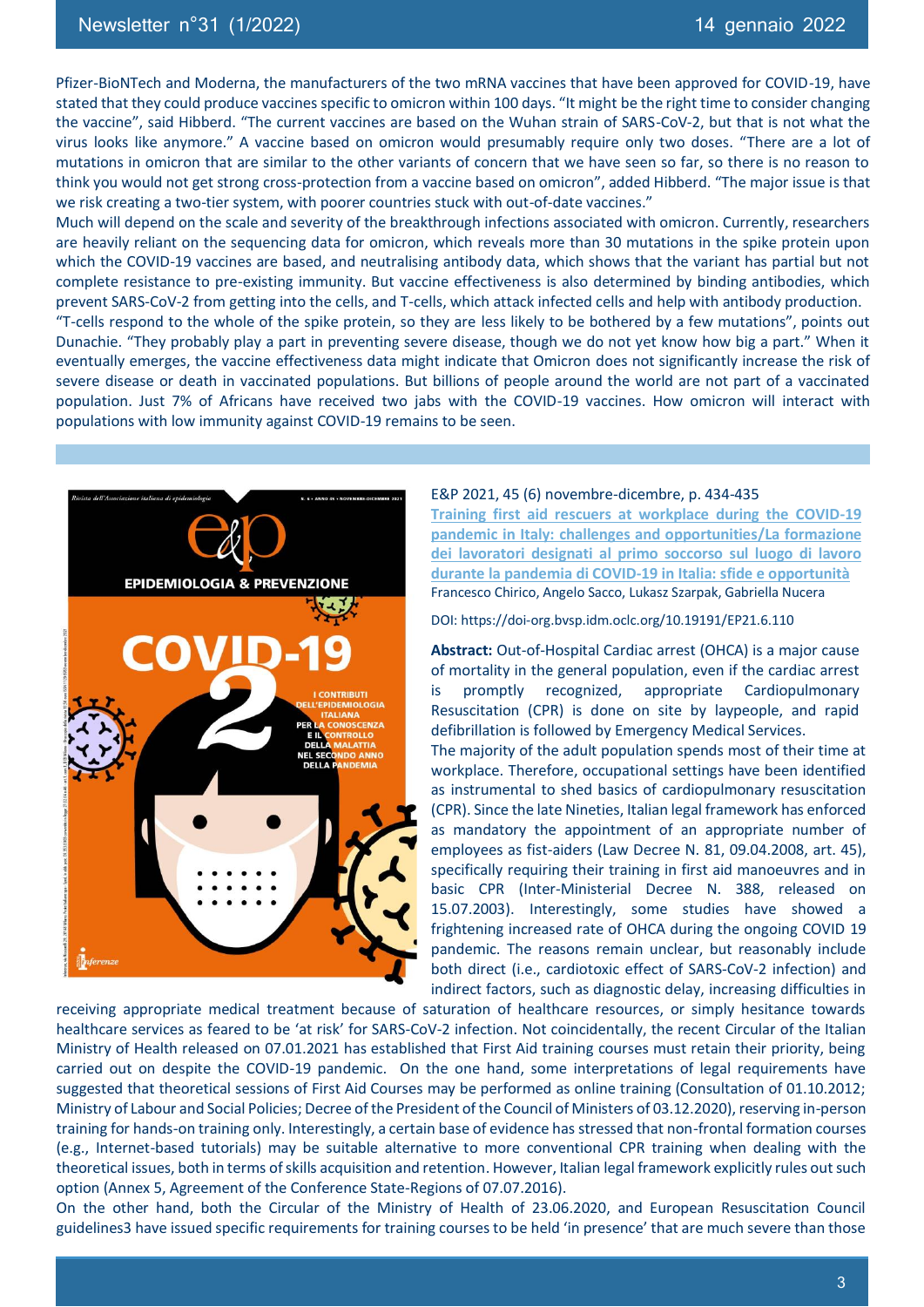reported by the aforementioned Agreement of the Conference State-Regions of 07.07.2016 (i.e., no more than 35 trainees per session). Briefly, preventive measures may be summarized both administrative and environmental ones. Examples of administrative measures include reducing the number of trainees (i.e., no more than 6 candidates for hands-on training) and appropriate use of personal protective equipment (PPE) (i.e., surgical mask, or even Filtering Facepiece 2 – FFP2, gloves, eye and face protection, and long-sleeved gown by both teachers and learners, when hands-on training happens without sufficient distance). Environmental measures are represented by:

- 1. choosing as site for training only large rooms with sufficient natural air ventilation;
- 2.  cleaning manikins and equipment following every single training session with disinfectant compatible with the materials;
- 3.  avoiding or limiting any formal/informal break.

## Am J Transplant. 2022 Jan 9. doi: 10.1111/ajt.16950. Online ahead of print.

**Anti-SARS-CoV-2 spike protein and neutralizing antibodies at one and 3 months after 3 doses of SARS-CoV-2 vaccine in a large cohort of solid-organ-transplant patients**

Nassim Kamar, Florence Abravanel, Olivier Marion, Laure Esposito, Anne Laure Hebral, Chloé Médrano, Joelle Guitard, Laurence Lavayssière, Olivier Cointault, Marie Bétriace Nogier, Julie Bellière, Stanislas Faguer, Chloé Couat, Arnaud Del Bello, Jacques Izopet

#### PMID: 35000296 DOI: 10.1111/ajt.16950

**Abstract:** The immunogenicity of SARS-CoV-2 vaccine was improved by the administration of a third dose. The aim of our retrospective study was to assess the evolution of binding and neutralizing antibody concentration until 3 months after the third dose in a large cohort of solid-organ-transplant (SOT) patients (n=872). At one month after the third dose, anti-SARS-CoV-2 antibodies were detected by means of ELISA tests in 578 patients (66.3%). In a subgroup of patients 70% (180 out of 257) had anti-SARS-CoV-2 antibody concentration ranging from 1.2 to 18 411 BAU/mL and 48.5% (115 out of 239) had a neutralizing antibodies titer that can confer a clinical protection against SARS-CoV-2. Three-hundred ninety-three patients

out of the 416 (94.5%) who were seropositive at month 1 and were tested at 3 months after vaccination remained seropositive. Between months 1 and 3 after vaccination, binding and neutralizing antibodies concentrations decreased significantly. The proportion of protected patients against the SARS-CoV-2 also slightly decreased. In conclusion, this study shows that, although two-third of SOT develop anti-SARS-CoV-2 antibodies after three doses, one third of them remain weakly or non-protected. It is important to measure anti-SARS-CoV-2 antibodies to define the strategy that can optimize SOT protection against SARS-CoV-2.

 $C_1$ O $V$ ll $D$  - 1 $C_1$ 

**Keywords:** COVID-19; humoral response; neutralization; organ transplantation; vaccine.

#### E&P 2021, 45 (6) novembre-dicembre, p. 449-451

**The effect of COVID-19 on scientific publishing in Italy/Gli effetti di COVID-19 sulla pubblicazione scientifica in Italia** Paola Berchialla, Sara Urru, Veronica Sciannameo

#### DOI: https://doi-org.bvsp.idm.oclc.org/10.19191/EP21.6.136

**Abstract:** Since the beginning of the COVID-19 outbreak, a flood of Coronavirus research has spurred, and it has produced an unprecedented number of publications, favoured by rapid publishing, reduced fees, and specific COVID-19 paper calls that many biomedical journals have provided. Let us look over some numbers. LitCOVID, a daily updated literature hub tracking relevant COVID-19 related articles indexed in PubMed, at the end of October 2021 reported having collected a database of 187,206 citations. The COVID-19 Open Research Dataset (CORD-19), another corpus of tens of scholarly articles about COVID-19 and SARS-CoV-2 regularly updated with new research published in peer-reviewed journals and preprint repository, counted more than 280,000 scientific papers at the same date. We can fairly say that, during all the COVID-19 pandemic, as researchers we have been daily exposed to scientific information we were used to getting in biomedical conferences that happened yearly.

To give a sense of context to the volume of such scientific production, in 2020, the total number of publications indexed by PubMed was more than 1.4 million, corresponding to a 15% increase over 2019. This increase in publications was not only due to COVID-19 related articles submission. The same year, a growing number of non-COVID-19 related articles has been submitted to scientific journals, probably explained by the fact that many researchers, because of lockdown, were forced to work from home and could focus on writing down papers than conducting experiments in laboratories.

However, disease-specific comparator searches in citation database like PubMed suggest that the pandemic almost drove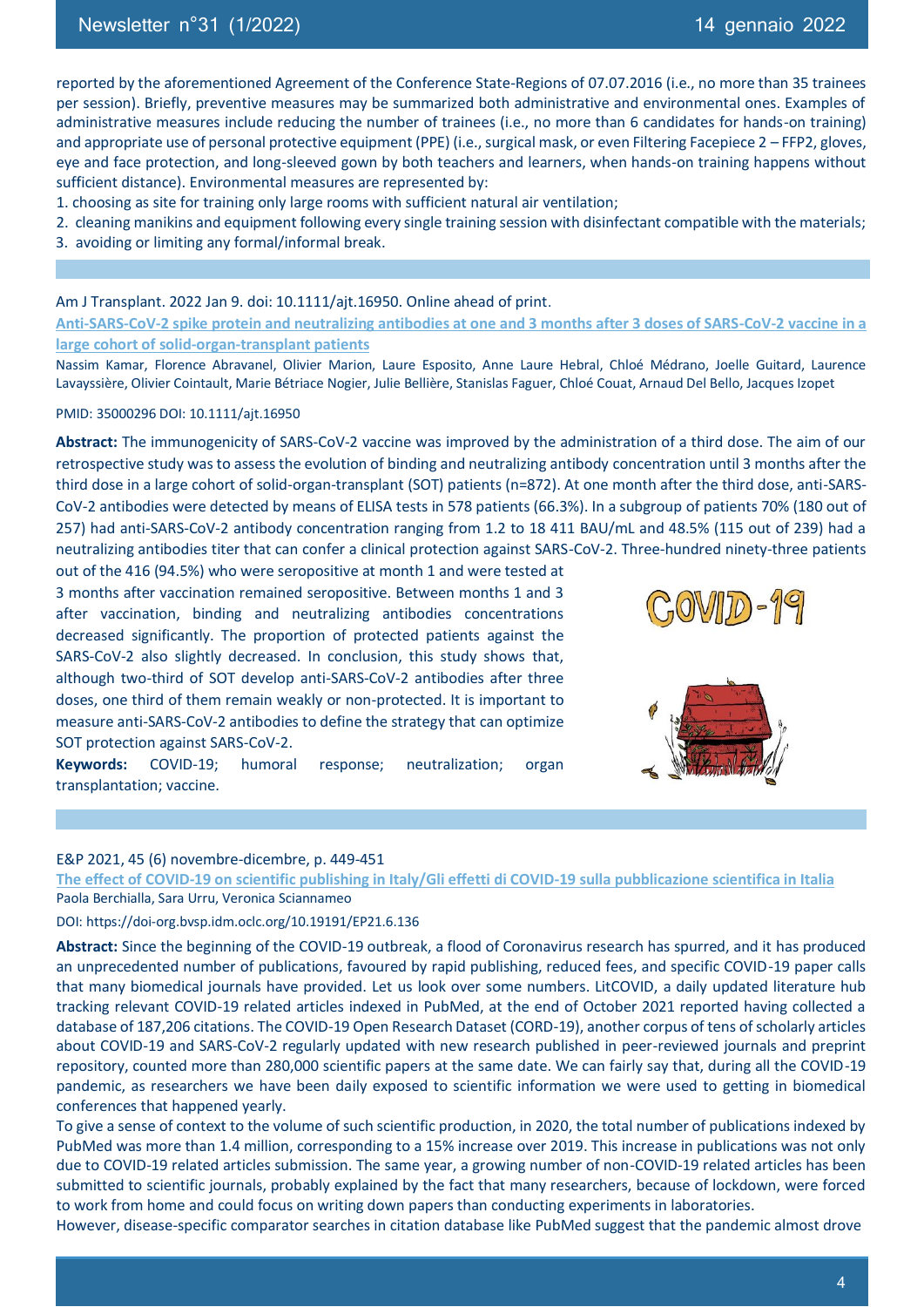the sharp increase in publication volume. Searching how many articles focused, for example, on cardiovascular diseases that are not COVID-19 neither SARS-CoV-2 related supports this observation. In 2017, cardiovascular diseases were the leading cause of years of life lost. Searching on PubMed, the number of articles retrieved rose from 111,769 in 2019 to 119.646 in 2020, accounting for only a 7% increase. Similarly, such pattern occurs for almost any other disease.

An interesting scientometric analysis performed on novel Coronavirus publications in 2020 shows that Italy has played a significant part in COVID-19 research, ranking as the 5th most productive country in terms of publications. This result is striking since Italy has never ranked in the top five publishing countries before the pandemic. A similar pattern, even if at a smaller size, is displayed in other countries like Brazil and Hong Kong: the widespread and the severe impact of the pandemic can explain it.

Let's look a bit more in detail at the figures of Italian COVID-19 research published so far. To have a reasonable idea of the volume of the Italian COVID-19 research, we get the data from two main sources: Scopus and PubMed. Applying the COVID-19 article filters used to collect relevant articles in the LitCOVID database from November 2019 to 20 October 2021, from PubMed we identified 16,088 relevant articles with at least one author with an Italian affiliation. Performing the same research in Scopus, using the automatic term mapping feature to create the search string, we identified 18,146 articles. After deduplication, we finally obtained 19,331 relevant articles. As a matter of interest, the majority of COVID-19 papers were published in Open Access high-ranked journals, like International Journal of Environmental Research and Public Health, Journal of Clinical Medicine, Critical Care, only to mention a few.

Looking at the temporal trend, a growing number of publications started from March 2020, coinciding with the first wave, and peaked in August 2020. Then, a second peak occurred in December 2020, at the end of the second wave. Finally, an almost constant number of publications (about 1,000) was maintained from February to August 2021. Figure 1 depicts the temporal trend of publications.

#### Professioni Infermieristiche V. 74 N. 3 (2021) : 250-257.

**Sintomi Burnout-correlati tra il personale sanitario italiano di Terapia Intensiva durante l'emergenza COVID-19. Indagine conoscitiva multicentrica**

Vincenzo Damico, Viola Margosio, Mauro Teli, Liana Murano, Clara Ripamonti

#### **Abstract**

**Scopo:** analizzare la prevalenza del Burnout definito dal MBI-GS tra il personale sanitario di Terapia Intensiva (TI) durante l'emergenza COVID-19.

**Metodo:** è stato condotto uno studio trasversale multicentrico. Un campione composto da 197 sanitari (135 infermieri e 62 Medici) ha partecipato allo studio. Tra il 25 Marzo e il 15 Maggio 2020, il questionario Maslach Burnout Inventory-General Survey (MBI-GS), è stato inviato online tramite la piattaforma Google Forms al fine di rilevare e misurare la gravità della Sindrome di Burnout (BOS).



**Risultati :** i sintomi BOScorrelati (punteggio medio o alto) per i singoli domini della MBI-GS sono stati identificati in almeno il 69% dei sanitari. Novantotto sanitari (49.7%) presentavano un rischio medio-alto di esaurimento emotivo, 108 (54.8%) di depersonalizzazione e 102 (51.8%) di ridotta realizzazione personale. Un rischio alto di esaurimento emotivo (27.4% vs 8.1%, p= 0.002), un rischio moderato di depersonalizzazione (56.3% vs 32.2%, p= 0.0017) e un rischio moderato per la ridotta realizzazione personale (60.7% vs 24.2%, p< 0.001) è stato maggiormente osservato tra il personale infermieristico.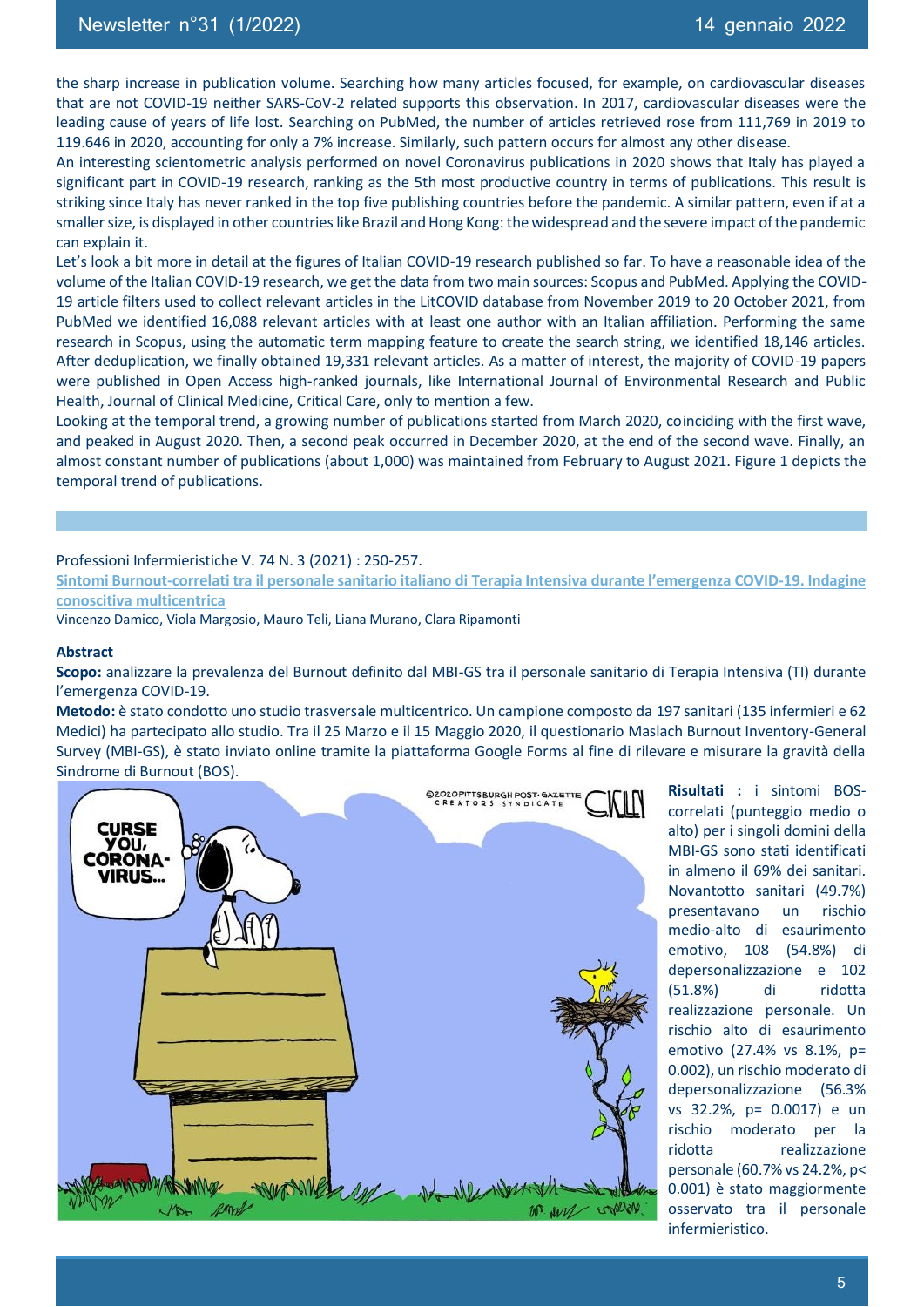Dalla relazione tra Burnout ed età anagrafica, è stata osservata una forte associazione tra aumento dell'età e aumento del rischio di Burnout severo (F=12.226; p<0.001) in tutto il personale intervistato.

**Conclusioni:** i risultati suggeriscono come il personale sanitario durante l'emergenza abbia avuto alti livelli di sofferenza lavorativa e sia stato a rischio di esaurimento fisico ed emotivo. Tuttavia ulteriori ricerche dovrebbero essere intraprese per stabilire relazioni causali tra BOS e fattori di rischio personale e ambientale tra gli operatori sanitari in relazione all'esperienza COVID-19.

Psychopathology. 2022 Jan 11;1-11. **How Social Exclusion, Embitterment, and Conspiracy Beliefs Mediate Individual's Intention to Vaccination against COVID-19: Results from a Moderated Serial Mediation Analysis** Dennis Koroma, Maria I Pestalozzi, Hansjörg Znoj PMID: 35016189 DOI: 10.1159/000521016

#### **Abstract**

**Introduction:** As Switzerland faced the "second wave" of COVID-19 incidences, a discussion of a potential vaccine against the virus emerged. While some individuals accept vaccines, others challenge or refuse to be vaccinated, a phenomena called vaccine hesitancy. Here, trust plays a vital role in vaccination intention. Embitterment not only goes along with the sense of being treated unjust but also innates a distrust in others. Thus, embitterment may influence individuals' vaccination intention against COVID-19. In the present study, we investigate how feelings of being socially excluded and the perceived negative impact of the pandemic are associated with embitterment and in turn, how embitterment is related to individuals' vaccination intention and the tendency to hold COVID-19-related conspiracy beliefs (CCBs). This is in regard of the perceived communication style by the government.

**Method:** A convenience sample of 281 individuals completed an online survey developed on Qualtrics. In this crosssectional, nonexperimental designed study, indirect effects of a moderated serial mediation were analyzed using Jamm (Jamovi, Version 0.9; 2019).

**Results:** Results indicated that embitterment went along with increased feelings of social exclusion (β = 0.45, p < 0.001). Further, individuals high in embitterment generally indicated a higher vaccination intention against COVID-19 (β = 0.15, p < 0.01). However, embittered individuals holding CCBs had a decreased vaccination intention against COVID-19 (β = -0.71, p < 0.001). Thus, whether or not embittered individuals develop CCBs might be a crucial determinant for their vaccination intention. Noteworthy, the relationship between embitterment and the tendency to hold CCBs was reinforced by the notion of an unsatisfactory style of communication by the government.

**Conclusion:** Taken together, results suggest that embitterment not only plays a relevant role in vaccination intention against COVID-19 but also for the susceptibility to engage in conspiracy beliefs.

**Keywords:** Conspiracy theories; Coping; Embitterment; Social exclusion; Vaccination.

Evidence 2021;13(1): e1000216 doi: 10.4470/E1000216 **Linee guida per gestire la long term COVID-19**



**Abstract:** In alcune persone la COVID-19 provoca conseguenze a lungo termine che possono avere un impatto significativo sulla qualità della vita. Secondo l'Office for National Statistics, circa una persona su cinque positive alla COVID-19 sviluppa dei sintomi di durata ≥5 settimane. Ciò rappresenta una sfida per determinare gli standard clinico-assistenziali, perchè non esiste né una definizione clinica condivisa della long term COVID-19, né una chiara definizione del percorso terapeutico. Al fine di supportare i medici, il National Institute for Health and Care Excellence (NICE), lo Scottish Intercollegiate Guidelines Network (SIGN) e il Royal College of General Practitioners (RCGP) hanno elebaorato una linea guida (LG) per il trattamento degli effetti a lungo termine della COVID-19. La LG formula raccomandazioni per l'assistenza di pazienti con segni e sintomi di durata >4 settimane, sviluppati durante o dopo un'infezione compatibile con COVID-19 e che non possono essere spiegati da diagnosi alternative.

La LG definisce gli effetti della COVID-19 nelle diverse fasi della malattia e fornisce indicazioni basate sulle migliori evidenze disponibili e sul parere degli esperti relativamente a diagnosi e trattamento. Il documento sarà soggetto ad una revisione settimanale di alcune sezioni e, in presenza di nuove evidenze, ad un aggiornamento ("living approach"). Questo articolo sintetizza le raccomandazioni della LG pubblicata il 18 dicembre 2020, con una particolare attenzione all'ambito delle cure primarie. Gli aggiornamenti sono disponibili sul sito del NICE.

La LG fa parte di una serie di LG rapide sulla COVID-19. Le evidenze disponibili sono di scarsa qualità, come è normale attendersi considerata la nuova natura di questa condizione clinica, e le raccomandazioni sono prevalentemente basate sul parere degli esperti.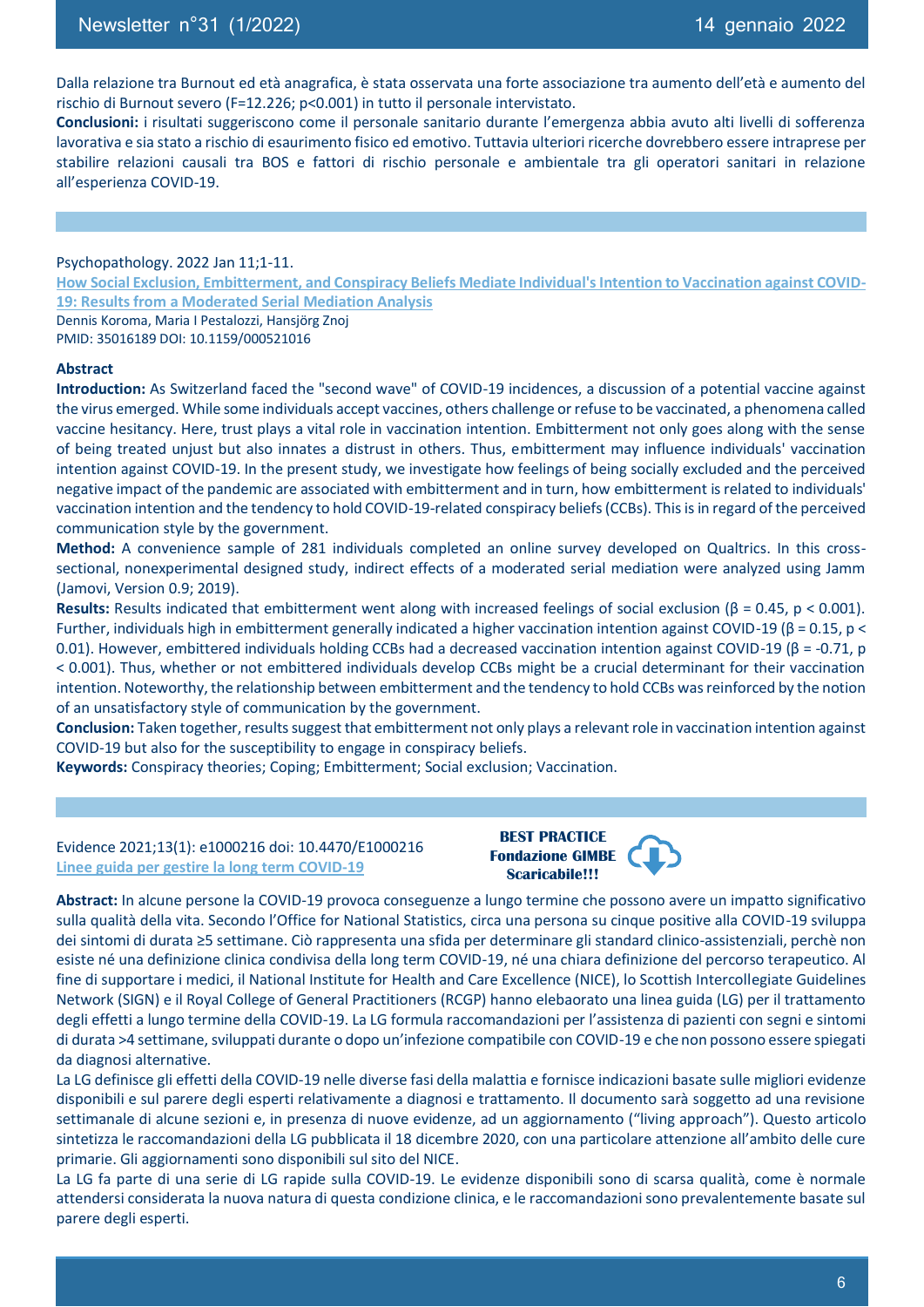

## **Testimoni**

Tutto questo che guardi sembra dirti che è notte fonda. Che anche nelle case più sicure c'è un segreto di morte, vetri sul pavimento, parole come scorie. Domani altro dolore da schivare: i notiziari, l'ora legale, la conta dei decessi. E invece tu lo guardi come uno che non può testimoniare un finale diverso per il corpo, un'altra casa, un altro essere figlio oppure padre senza figli, sempre inchiodato alla frontiera, sempre nel vivo dell'enigma.

**Emanuele Franceschetti** da "XV Quaderno di Poesia Italiana Contemporanea" Marcos y Marcos 2021

#### Tratto da "E POI, I BAMBINI: I NOSTRI FIGLI AL TEMPO DEL CORONAVIRUS" Editore Solferino

(…) Un tempo i ragazzi si divertivano con mezzi di fortuna in un cortile o sul marciapiedi Ma ai giovani di oggi è stato negato anche quello.

Nei mesi della pandemia, a causa delle restrizioni imposte dal coronavirus, i bambini sono stati cancellati dai provvedimenti governativi. Senza libertà di uscire, i nostri figli sono stati costretti a rinunciare a ritmi e rituali quotidiani e ai rapporti scolastici che ne scandivano l'esistenza e su cui si fonda in parte la loro identità.

Hanno vissuto in spazi ristretti, senza poter esprimere la spontanea vitalità nei movimenti, schiavi di tv e tablet. E con un clima soffocante in cui si sono accumulate le tensioni dei genitori per il contagio, le loro apprensioni per le rinunce pesanti, le incertezze lavorative. La situazione degli adolescenti è, se possibile, ancora più complessa: si sono trovati bloccati in famiglia, senza poter incontrare gli amici e il mondo esterno e dovendo limitare poi le modalità della vita sociale.

Come usciranno i «coronnial» dal periodo della pandemia con le nuove regole sociali che ancora impone e di fronte a una possibile ripresa dell'epidemia? Come possiamo aiutarli a superare un'esperienza che non ha precedenti per i ragazzi e per i loro genitori ?

*Massimo Ammaniti, psicoanalista, è professore onorario di Psicopatologia dello sviluppo presso la facoltà di Medicina e Psicologia della "Sapienza" Università di Roma e membro della International Psychoanalytical Association.* 



## "LE MEDICAL HUMANITIES AL TEMPO DEL COVID-19. TEMI, PROBLEMI, PROSPETTIVE" Editore Emil

Si raccolgono nel volume – in veste rielaborata e arricchita – i contributi presentati nel corso del Seminario di studio Le Medical Humanities al tempo del Covid-19, realizzato online il 17 novembre 2020 dal Centro Studi Medical Humanities del Dipartimento di Filologia Classica e Italianistica dell'Alma Mater Studiorum-Università di Bologna. L'incontro ha visto il concorso di studiosi attivi in diversi campi del sapere, chiamati a confrontarsi sul tema drammaticamente offerto dall'attuale pandemia e a condividere con gli altri l'esito o tratti di svolgimento della propria competente riflessione. L'auspicio, con questo lavoro, è di contribuire a stimolare un dibattito su fatti attuali e da essi su questioni legate più in generale agli orizzonti delle Medical Humanities, capace di coinvolgere anche altre voci impegnate in vari ambiti dello scibile, tramite l'apertura di ulteriori traiettorie di pensiero (accanto all'allargamento e all'approfondimento di quelle già dischiuse), e nel contempo vigilare sull'esistente, promuovendo un dialogo serrato nella comunità scientifica (e non solo), che sappia farsi ricerca congiunta tra professionalità diverse ma pure, l'una con l'altra, poste in solidale relazione d'intenti e vedute.

*Stefano Scioli: è assegnista di ricerca presso il dipartimento di Filologia classica e Italianistica dell'Alma Mater Studiorum – Università di Bologna.*